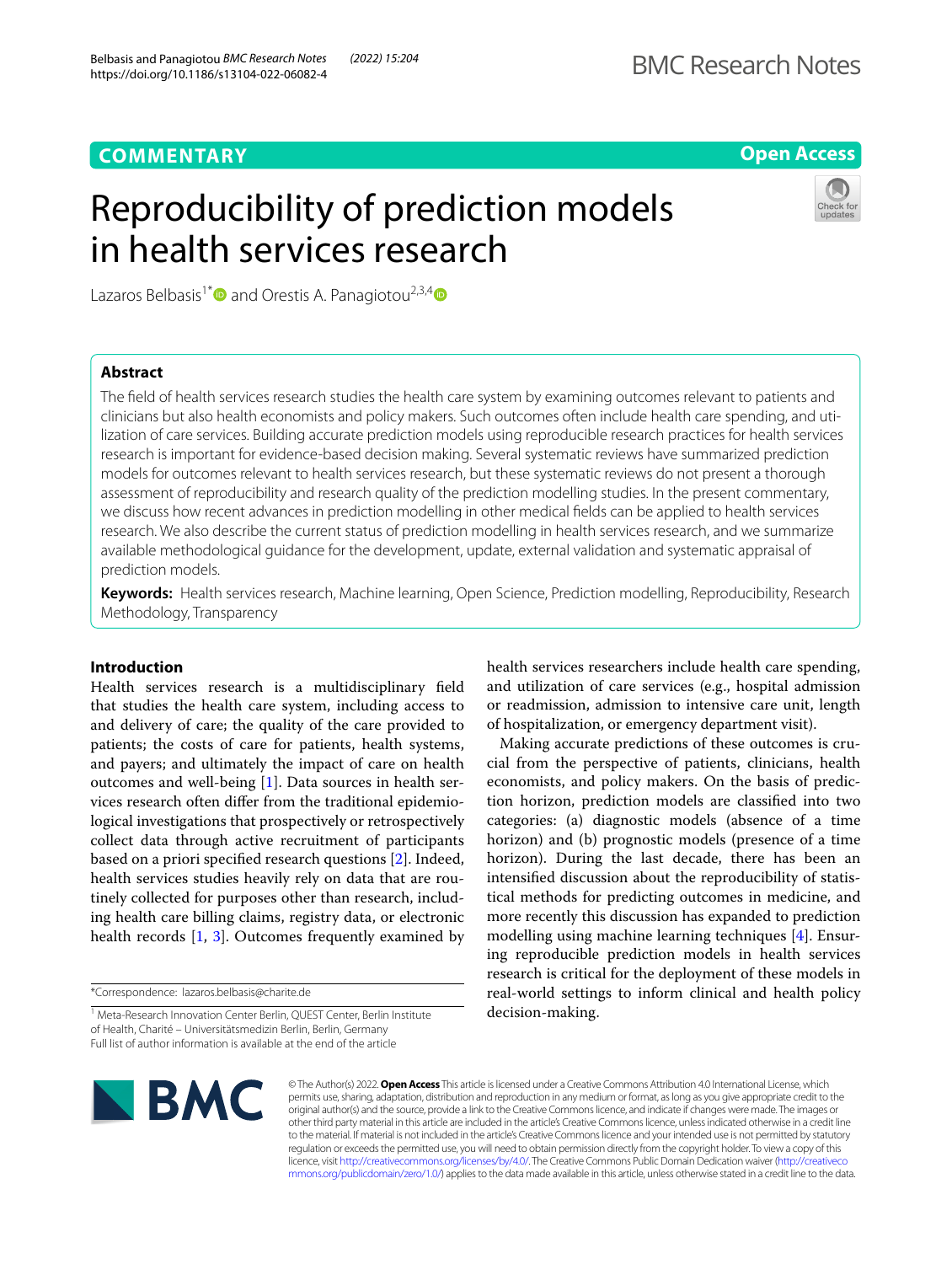In this commentary, we discuss recent advances in prediction modelling in felds such as clinical medicine that are relevant to ensuring reproducible models in health services research. While diagnostic modelling is common in health services studies (e.g., when developing algorithms for the accurate ascertainment of disease status from billing codes in administrative data), we focus here on prognostic models that predict a future outcome of interest over a time horizon, because these types of questions frequently concern health services problems. We present what is already known about prediction modelling in other medical felds, describe the current status of prediction modelling in health services research, and present recommendations and guidance to improve current research practices in this feld.

# **Main text**

### **Reproducibility and transparency in prediction modelling**

Reproducibility, transparency, and openness are three interconnected concepts that are readily recognized as vital features of science [[5–](#page-3-4)[7\]](#page-3-5). Reproducibility is the ability of independent researchers to obtain the same (or similar) results when repeating an experiment or test, and it is considered a hallmark of high-quality science [\[8](#page-3-6), [9\]](#page-3-7). Irreproducible research can occur because of practices applied in one or more steps involving study design, data quality, statistical analysis or study reporting [[8\]](#page-3-6). Of direct relevance to prediction modelling (especially when machine learning methods are used) is computational reproducibility, which refers to the ability to repeat an analysis of a given dataset and obtain sufficiently similar results [[10,](#page-3-8) [11\]](#page-3-9). It requires having available the complete analytical environment, including software, properly documented full source code, and the original data [\[10\]](#page-3-8). Ideally, the user and/or researcher should be able to inspect, modify and apply the code under modifed parameter settings to reproduce the results and explore the robustness of the algorithm to the values of its parameters. In recent years, platforms designed for the development of software, such as GitHub, have been adopted by the scientifc community as ways to distribute the code including many health services projects [[10](#page-3-8)].

Transparency is another important component of high-quality research. Two major transparency measures are registration and pre-published protocols, which can reduce the selective reporting of prediction models. Although their importance in the context of randomized clinical trials is widely accepted and strongly promoted, their importance in prediction modelling research is not widely acknowledged [[12\]](#page-3-10). Openness, a term including data and code sharing, is also a key indicator of highquality research, but it remains an uncommon practice in prediction modelling research [[12\]](#page-3-10). Promoting data and code sharing is expected to increase the number of external validation eforts and individual-participant data meta-analyses in prediction modelling for health services research. These processes can be enhanced by formalizing the data management and data sharing processes using the FAIR guiding principles for scientifc data management and stewardship  $[13]$  $[13]$  $[13]$ . This document presents guidelines to improve the Findability, Accessibility, Interoperability, and Reuse of data.

However, it should be acknowledged that data sharing in the context of health services research may be challenging. The main reason is that many routinely collected health data are provided to researchers for scientifc purposes only upon approval by the entity that generates them (e.g., health insurer, health system etc.) under strict agreements to protect patient confdentiality and privacy [[14\]](#page-4-0). Although these agreements often preclude further data sharing among researchers, data sharing could be facilitated through the development of large scientifc consortia which have been successful in other research felds such as genetic epidemiology [[15,](#page-4-1) [16](#page-4-2)].

# **Experience from prediction modeling in other research felds**

Several large-scale systematic reviews of prediction models in clinical medicine have evaluated the quality of clinical prediction models and their potential to yield unbiased predictions. A summary of multiple risk-of-bias assessments examining more than 2000 models using PROBAST (i.e., a risk-of-bias assessment tool) showed that (a) two thirds of them have high risk of bias based on their statistical analysis, (b) one third of them had high risk of bias based on their outcome defnition and ascertainment and (c) a quarter of them had high risk of bias based on how participants were selected [\[17](#page-4-3)]. Moreover, one of the largest systematic reviews of prediction models examined more than 400 models for outcome prediction in patients with chronic obstructive pulmonary disease  $[18]$  $[18]$ . The vast majority of the examined prediction models did not report the full model equation or any other form of model presentation. This is an important caveat of prediction models, because absence of any model presentation renders any efort to assess the reproducibility of a prediction model impossible and further diminishes the opportunity to deploy prediction models in routine settings, even if they have outstanding performance.

There have also been several assessments of machine learning models in areas outside health services research. Machine learning is a large family of statistical techniques with a rapidly increasing use in prediction modelling, especially in the feld of health services research [\[1](#page-3-0), [19\]](#page-4-5). Yet many prediction models based on machine learning methods have important limitations. For example,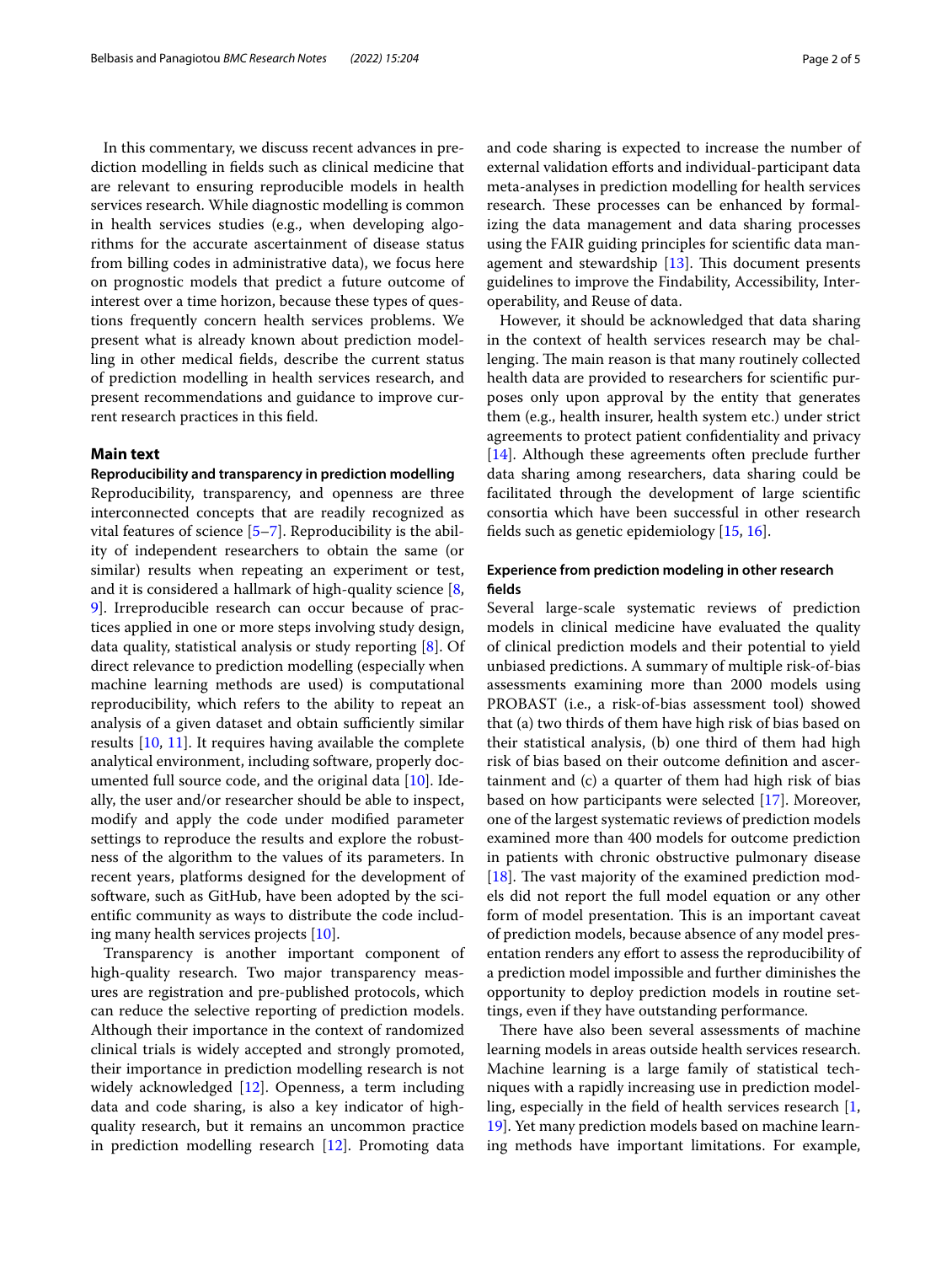their adherence to reporting guidelines is often suboptimal thereby reducing their potential to be reproduced and deployed in independent studies [\[20](#page-4-6)]. Additionally, a risk-of-bias assessment of multiple prediction models using supervised machine learning showed that almost 90% of the models were at high risk of bias [\[21\]](#page-4-7). Moreover, the handling of missing data is rarely reported, and when authors deal with missing data, they often poorly report the relevant methodological details [[22](#page-4-8)]. These issues not only threaten the validity of statistical estimates but also make these models hard to reproduce. It is, therefore, important that health services researchers recognize these issues in advance and take proactive steps to ensure that prediction models addressing health services questions are not subject to similar limitations.

#### **Prediction modelling in health services research**

Numerous systematic reviews for prediction models have been published, and some of them focus on predicting outcomes relevant to health services research. For example, there are systematic reviews focused on prediction models for re-admission after an index hospitalization [[23,](#page-4-9) [24](#page-4-10)], emergency hospital admission [\[25\]](#page-4-11), length of hospital stay [\[26](#page-4-12), [27](#page-4-13)], length of stay in the intensive care unit  $[28]$  $[28]$ , and health care costs  $[29]$  $[29]$ . These systematic reviews summarize many prediction models, but their focus is on the data sources used, the predictors used and the model performance without providing a thorough assessment of reproducibility, transparency, and study quality.

Moreover, prediction models for outcomes relevant to health services research are often included in systematic reviews focusing on patients with a specifc disease. For example, in a systematic review for patients with chronic obstructive pulmonary disease, 65 prediction models were identifed for outcomes relevant to health services research (i.e., hospital admission, ICU admission, readmission after an index hospitalization, length of stay, and health care costs)  $[18]$  $[18]$ . However, there is a need for more systematic assessments of prediction models focusing exclusively on outcomes relevant to health services research. These systematic reviews could be used to draw important observations and recommendations to improve the development and validation of prediction models in this feld. Of note, systematic reviews of prediction models should also adhere to the principles of open science to the extent possible. A starting point is pre-registration through relevant repositories or even journals that publish protocols of systematic reviews. For example, we recently published a protocol of a systematic review of multivariable models for prediction of health care spending using machine learning by following all the relevant frameworks and methodological guidance [\[30](#page-4-16)].

We hope that this research practice can become more prevalent in the near future.

#### **Existing guidance for prediction models**

A critical step in improving the reproducibility and research quality in prediction modelling for health services research is to systematically map the current research practices in this field. Through this process the issues contributing to irreproducibility and poor reporting of prediction models will be identifed. However, to our knowledge, existing systematic reviews on prediction models for outcomes relevant to health services research have not performed a thorough assessment of prediction models.

Various frameworks are available for performing systematic reviews for prediction models, and we recommend that researchers follow them when conducting systematic reviews [[31\]](#page-4-17). Also, the PRISMA statement is a general framework that was developed to guide any systematic review and meta-analysis in biomedical literature [[32,](#page-4-18) [33\]](#page-4-19). To support the conduct of systematic reviews of prediction models, there is a validated search algorithm for prediction modelling studies in PubMed [\[34](#page-4-20)], and a guidance on how to construct a data extraction form [\[35](#page-4-21)]. Both these items can make the systematic review process more efficient, reproducible, and transparent. In addition, PROBAST, a risk-of-bias assessment tool for prediction modelling studies, can help contextualize biases arising from the selection of participants, the ascertainment of the outcome, the handling of predictors, and the statistical methods used for prediction [\[36](#page-4-22), [37\]](#page-4-23). An extension of this tool (PROBAST-AI) for the assessment of prediction modelling studies using machine learning approaches is currently under development [[38](#page-4-24)].

Researchers should also consider the life cycle of prediction modelling research, as it was previously described, before developing a new prediction model [[39–](#page-4-25)[42\]](#page-4-26). Based on the PROGRESS framework [\[39](#page-4-25)], the researchers should avoid developing new prediction models from scratch without ensuring that existing models are inadequate. Instead, when prediction models exist, they should aim to update them to improve their predictive performance and externally validate them to examine their generalizability in other populations. Moreover, before the deployment of prediction models in clinical practice or their use in decision-making, impact studies should be designed to assess their impact in real world settings [[42\]](#page-4-26).

The development, update and external validation of prediction models in health services research could be improved by following guidance that was developed during the last decade for clinical prediction models. Health services researchers building a prediction model should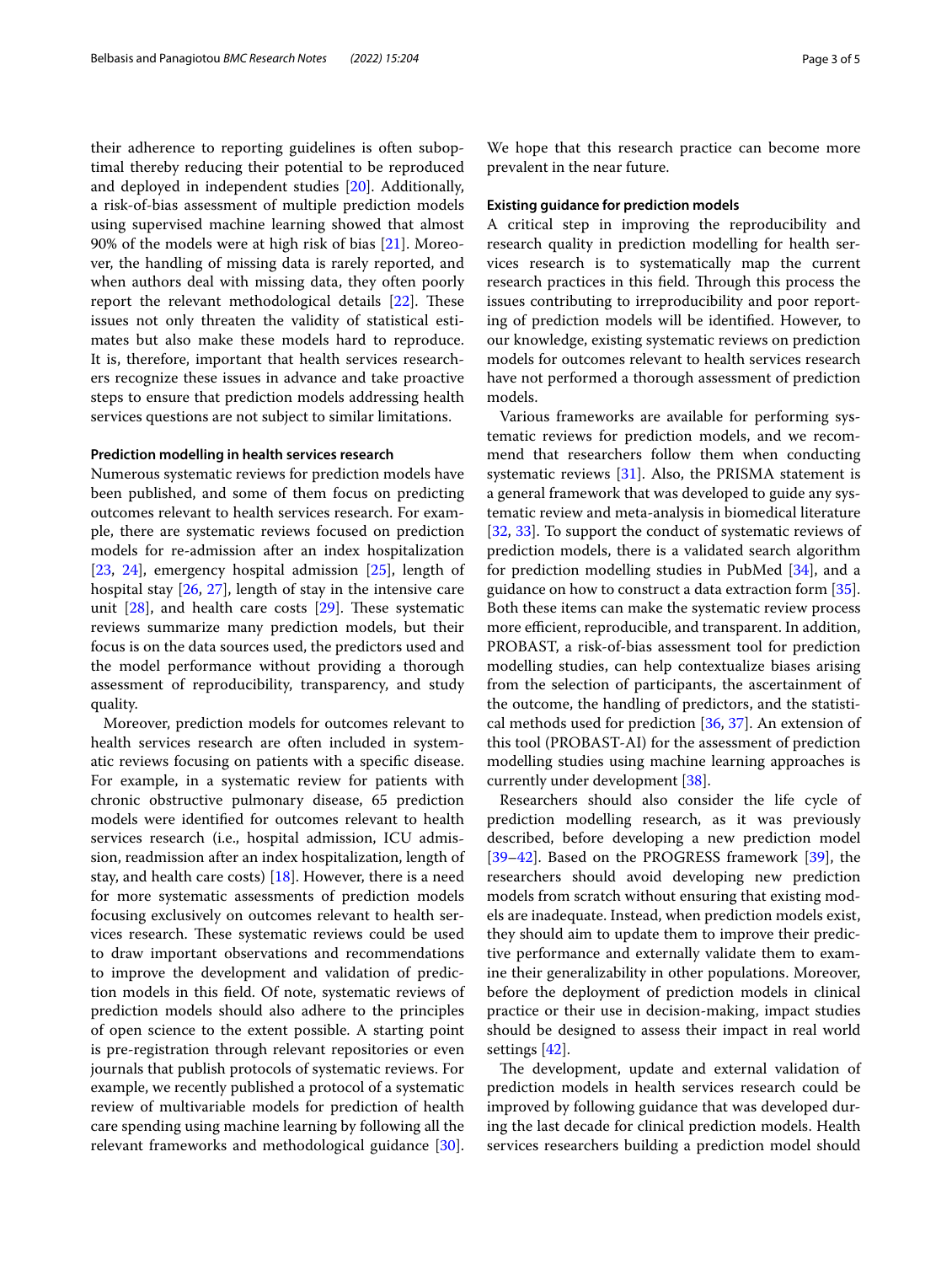follow the TRIPOD statement, which is a set of recommendations for the reporting of studies developing, validating or updating a prediction model and is endorsed by many journals [\[43](#page-4-27), [44\]](#page-4-28). Although the TRIPOD statement was developed for traditional (parametric) statistical models, there is an ongoing process of developing the TRIPOD-AI statement, which will provide recommendations exclusively for machine learning models [[38](#page-4-24)]. Also, there is additional guidance explaining how the prediction models should be presented [[45\]](#page-4-29).

Some additional guidance has been developed for prediction models using machine learning approaches. The MI-CLAIM checklist was developed to improve transparent reporting of machine learning algorithms in medicine, and it has similarities with TRIPOD statement [[46\]](#page-4-30). Also, there is an additional framework on transparency, reproducibility, ethics, and efectiveness in machine learning applications for health [\[47\]](#page-4-31). Some standards for the computational reproducibility of machine learning models have been proposed, based on data, model and code publication, programming best practices and workflow automation  $[48, 49]$  $[48, 49]$  $[48, 49]$ .

# **Outlook**

Adhering to reproducible and transparent research practices when developing and employing a prediction model in health services research is important for the design of efficient health systems and health delivery programs, and the improvement in patients' outcomes. In this commentary, we summarize available frameworks and guidelines to develop, externally validate, update, and systematically review prediction models, and we discuss potential implications in health services research. These frameworks and approaches to reproducible prediction modelling that we discuss here require involvement from multiple stakeholders beyond individual researchers. Such stakeholders involve journal editors, peerreviewers, funding bodies and universities, who can play a critical role in promoting, incentivizing and rewarding reproducible and transparent research practices.

#### **Abbreviations**

FAIR: Findability, accessibility, interoperability, and reuse; ICU: Intensive care unit; MI-CLAIM: Minimum information about clinical artifcial intelligence modeling; PRISMA: Preferred reporting items for systematic reviews and metaanalyses; PROBAST: Prediction model risk of bias assessment tool; PROBAST-AI: Prediction model risk of bias assessment tool-artifcial intelligence; TRIPOD: Transparent reporting of a multivariable prediction model for individual prognosis or diagnosis; TRIPOD-AI: Transparent reporting of a multivariable prediction model for individual prognosis or diagnosis-artifcial intelligence.

#### **Acknowledgements**

Not applicable.

#### **Author contributions**

LB wrote the frst draft of the manuscript and OAP critically commented on the frst draft. Both authors read and approved the fnal manuscript.

#### **Funding**

No funding.

#### **Availability of data and materials**

Not applicable.

#### **Declarations**

**Ethics approval and consent to participate** Not applicable.

**Consent for publication** Not applicable.

# **Competing interests**

The authors declare that they have no competing interests.

#### **Author details**

<sup>1</sup> Meta-Research Innovation Center Berlin, QUEST Center, Berlin Institute of Health, Charité - Universitätsmedizin Berlin, Berlin, Germany. <sup>2</sup>Center for Evidence Synthesis in Health, School of Public Health, Brown University, Providence, RI, USA. <sup>3</sup> Department of Health Services, Policy and Practice, School of Public Health, Brown University, Providence, RI, USA. <sup>4</sup> Department of Epidemiology, School of Public Health, Brown University, Providence, RI, USA.

## Received: 31 March 2022 Accepted: 18 May 2022 Published online: 11 June 2022

#### **References**

- <span id="page-3-0"></span>1. Rose S. Intersections of machine learning and epidemiological methods for health services research. Int J Epidemiol. 2020;49(6):1763–70.
- <span id="page-3-1"></span>2. Belbasis L, Bellou V. Introduction to epidemiological studies. In: Evangelou E, editor. Genetic epidemiology: methods and protocols. New York: Humana Press; 2018. p. 1–6.
- <span id="page-3-2"></span>3. Panagiotou OA, Heller R. Inferential challenges for real-world evidence in the era of routinely collected health data. JAMA Oncol. 2021;7(11):1605–7.
- <span id="page-3-3"></span>4. Collins GS, Moons KGM. Reporting of artifcial intelligence prediction models. Lancet. 2019;393(10181):1577–9.
- <span id="page-3-4"></span>5. McNutt M. Reproducibility. Science. 2014;343(6168):229.
- 6. Miguel E, Camerer C, Casey K, Cohen J, Esterling KM, Gerber A, et al. Promoting transparency in social science research. Science. 2014;343(6166):30–1.
- <span id="page-3-5"></span>7. Nosek BA, Alter G, Banks GC, Borsboom D, Bowman SD, Breckler SJ, et al. Promoting an open research culture. Science. 2015;348(6242):1422–5.
- <span id="page-3-6"></span>8. Resnik DB, Shamoo AE. Reproducibility and research integrity. Account Res. 2017;24(2):116–23.
- <span id="page-3-7"></span>9. Goodman SN, Fanelli D, Ioannidis JPA. What does research reproducibility mean? Sci Transl Med. 2016;8(341):341ps12.
- <span id="page-3-8"></span>10. Celi LA, Citi L, Ghassemi M, Pollard TJ. The PLOS ONE collection on machine learning in health and biomedicine: towards open code and open data. PLoS ONE. 2019;14(1):e0210232.
- <span id="page-3-9"></span>11. McDermott MBA, Wang S, Marinsek N, Ranganath R, Foschini L, Ghassemi M. Reproducibility in machine learning for health research: still a ways to go. Sci Transl Med. 2021;13(586):eabb1655.
- <span id="page-3-10"></span>12. Peat G, Riley RD, Croft P, Morley KI, Kyzas PA, Moons KGM, et al. Improving the transparency of prognosis research: the role of reporting, data sharing, registration, and protocols. PLoS Med. 2014;11(7):e1001671.
- <span id="page-3-11"></span>13. Wilkinson MD, Dumontier M, Aalbersberg IjJ, Appleton G, Axton M, Baak A, et al. The FAIR guiding principles for scientifc data management and stewardship. Sci Data. 2016;3(1):160018.